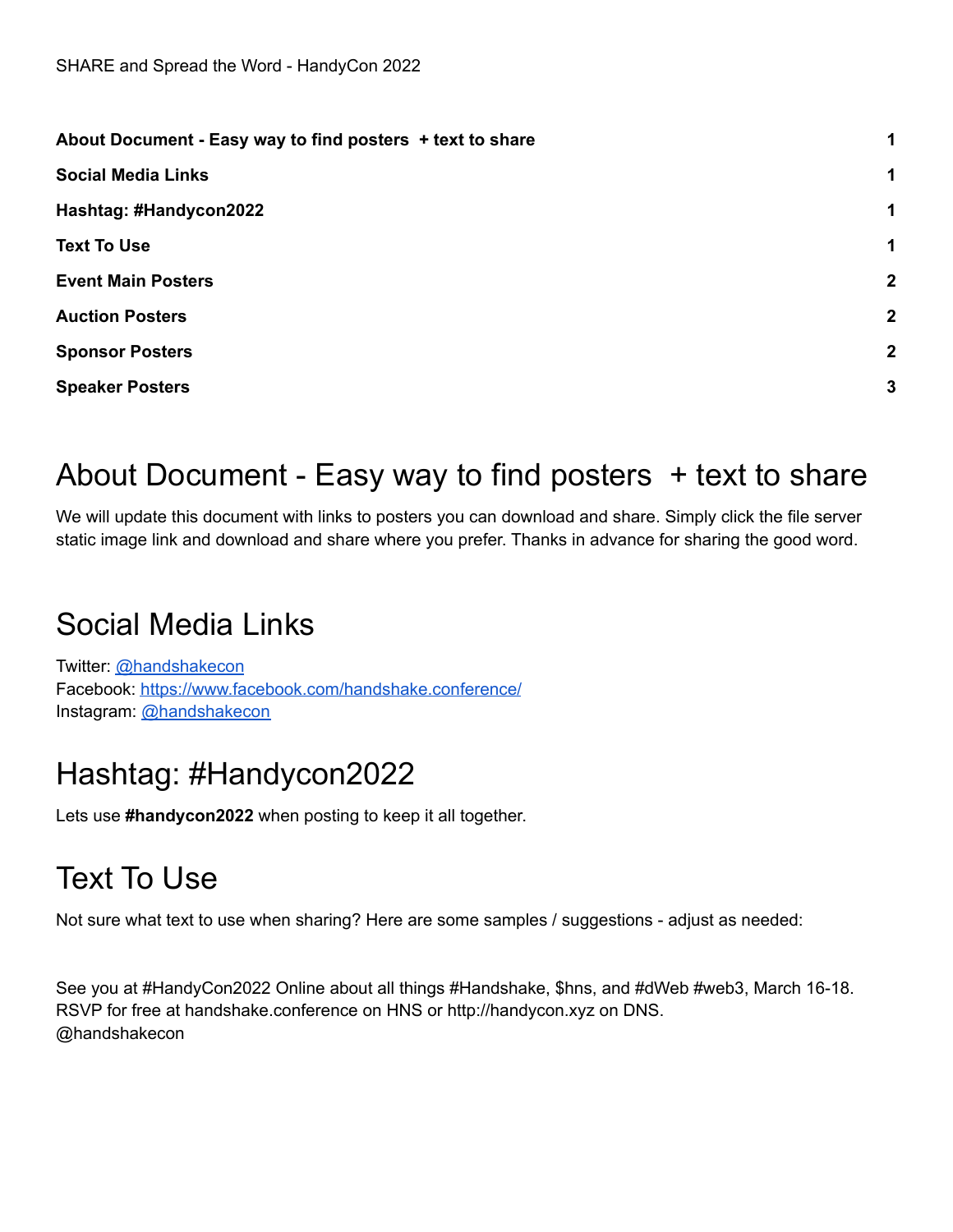#### **For Speakers:**

I'll be speaking at #HandyCon2022 Online about all things #Handshake, \$hns, and #dWeb #web3, March 16-18. RSVP for free at handshake.conference on HNS or http://handycon.xyz on DNS. @handshakecon

#### **For Auctions:**

Live Online Auction of Top #handshake \$hns TLD #domains, 2 days, March 17 + March 18 12noon PST .s, .dapp, & emojis! #handycon2022

### <span id="page-1-0"></span>Event Main Posters

**Main Event Poster:** <https://files.shadstone.com/handycon/2022/mainposter.jpg> Theme (Twitter size): <https://files.shadstone.com/handycon/2022/theme.jpg> Theme (Twitter size GIF): [https://files.shadstone.com/handycon/2022/sm/handycon2\\_tw.gif](https://files.shadstone.com/handycon/2022/sm/handycon2_tw.gif) Theme (FB/IG size GIF): [https://files.shadstone.com/handycon/2022/sm/handycon2\\_fb.gif](https://files.shadstone.com/handycon/2022/sm/handycon2_fb.gif)

Event Video: <https://files.shadstone.com/handycon/2022/handycon2022.mp4>

#### **COUNTDOWN:**

 days to go: <https://files.shadstone.com/handycon/2022/countdown/6.jpg> days to go: <https://files.shadstone.com/handycon/2022/countdown/5.jpg> days to go: <https://files.shadstone.com/handycon/2022/countdown/4.jpg> days to go: <https://files.shadstone.com/handycon/2022/countdown/3.jpg> days to go: <https://files.shadstone.com/handycon/2022/countdown/2.jpg> day to go: <https://files.shadstone.com/handycon/2022/countdown/1.jpg>

### <span id="page-1-1"></span>Auction Posters

**Ukraine Auction**, Thursday March 17, 12pm PST (SF time) Twitter: <https://files.shadstone.com/flamingo-handshake/ukraine.jpg> FB/IG: [https://files.shadstone.com/flamingo-handshake/ukraine\\_fb.jpg](https://files.shadstone.com/flamingo-handshake/ukraine_fb.jpg)

**Premium Auction**, Friday March 18, 12pm PST (SF time) Twitter: [https://files.shadstone.com/flamingo-handshake/handycon/\\_poster.jpg](https://files.shadstone.com/flamingo-handshake/handycon/_poster.jpg)

Mp4: [https://files.shadstone.com/flamingo-handshake/handycon/fh\\_handycon.mp4](https://files.shadstone.com/flamingo-handshake/handycon/fh_handycon.mp4) Animated gif: [https://files.shadstone.com/flamingo-handshake/handycon/fh\\_handycon.gif](https://files.shadstone.com/flamingo-handshake/handycon/fh_handycon.gif) Specific posters (.s/ , etc) .aba: <https://files.shadstone.com/flamingo-handshake/handycon/aba.jpg> .dapp: <https://files.shadstone.com/flamingo-handshake/handycon/dapp.jpg> .goth: <https://files.shadstone.com/flamingo-handshake/handycon/goth.jpg>

.identity: <https://files.shadstone.com/flamingo-handshake/handycon/identity.jpg>

.ipv4: <https://files.shadstone.com/flamingo-handshake/handycon/ipv4.jpg>

.s: <https://files.shadstone.com/flamingo-handshake/handycon/s.jpg>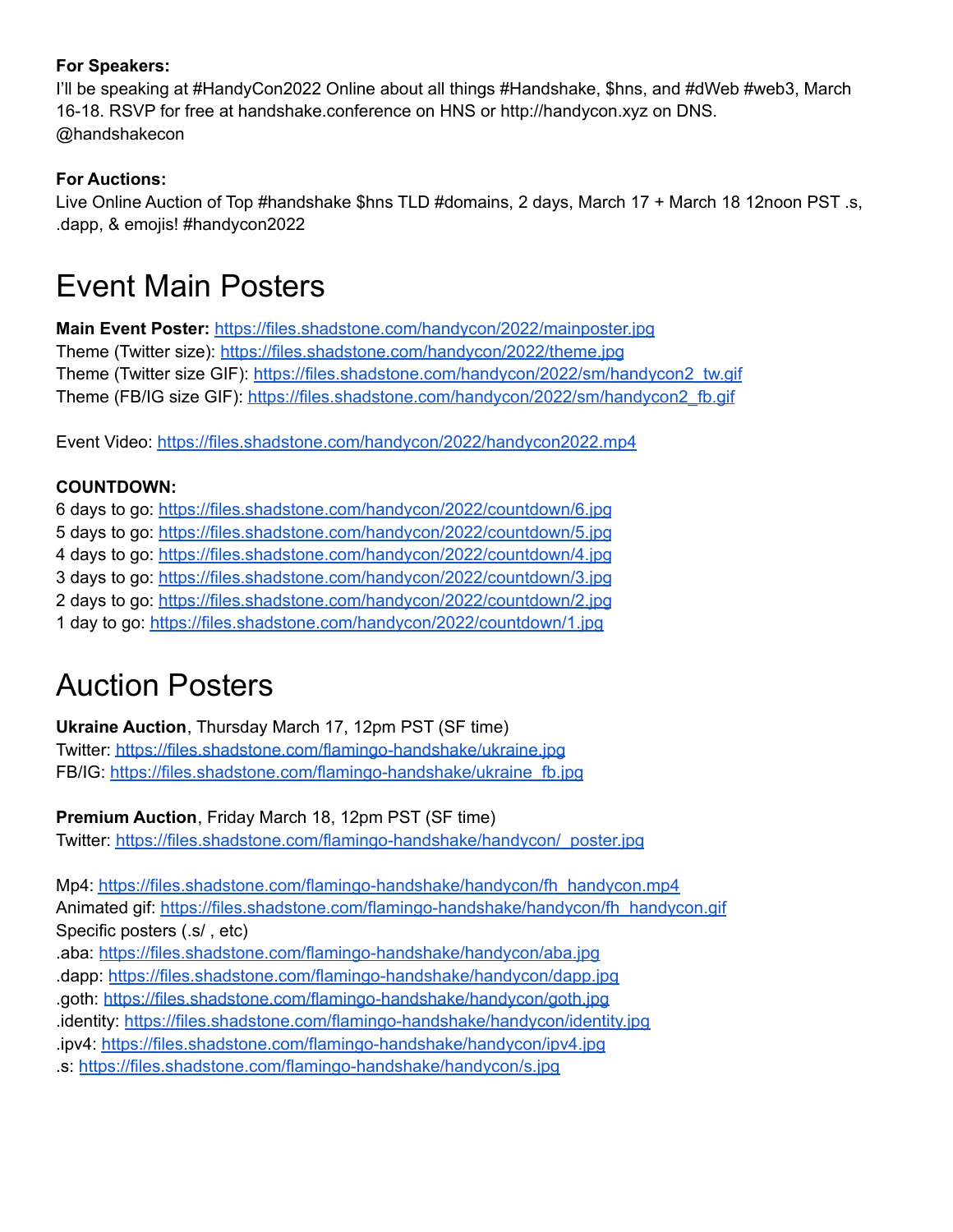### <span id="page-2-0"></span>Sponsor Posters

Twitter: <https://files.shadstone.com/handycon/2022/sponsor/sponsors.jpg> FB/IG: [https://files.shadstone.com/handycon/2022/sponsor/sponsor\\_fb.jpg](https://files.shadstone.com/handycon/2022/sponsor/sponsor_fb.jpg)

Impervious TW: <https://files.shadstone.com/handycon/2022/sponsor/impervious.jpg> Impervious FB/IG: [https://files.shadstone.com/handycon/2022/sponsor/impervious\\_fb.jpg](https://files.shadstone.com/handycon/2022/sponsor/impervious_fb.jpg)

HNS Institute TW: <https://files.shadstone.com/handycon/2022/sponsor/hnsinstitute.jpg> HNS Institute FB/IG: [https://files.shadstone.com/handycon/2022/sponsor/hnsinstitute\\_fb.jpg](https://files.shadstone.com/handycon/2022/sponsor/hnsinstitute_fb.jpg)

Kenetic TW: <https://files.shadstone.com/handycon/2022/sponsor/kenetic.jpg> Kenetic FB/IG: [https://files.shadstone.com/handycon/2022/sponsor/kenetic\\_fb.jpg](https://files.shadstone.com/handycon/2022/sponsor/kenetic_fb.jpg)

## Agenda Posters

**DAY 1** - VIDEO: <https://files.shadstone.com/handycon/2022/agenda/day1a.mp4>

| Handshake: A Primer                         | https://files.shadstone.com/handycon/2022/agenda/day1/1_primer.jpg                   |
|---------------------------------------------|--------------------------------------------------------------------------------------|
| <b>Bob Wallet Showcase</b>                  | https://files.shadstone.com/handycon/2022/agenda/day1/2_bobshowcase<br><u>upq</u>    |
| <b>Shakedex Showcase</b>                    | https://files.shadstone.com/handycon/2022/agenda/day1/3 shakedex.jpg                 |
| Philosophical Importance of the Dweb        | https://files.shadstone.com/handycon/2022/agenda/day1/4 dWebpanel.jp<br><u>q</u>     |
| Shaking Up and Decentralizing Your Internet | https://files.shadstone.com/handycon/2022/agenda/day1/5_decentralizein<br>ternet.jpg |
| Market Trends and Data in HNS Domains       | https://files.shadstone.com/handycon/2022/agenda/day1/6 hnsdomain.jp<br>₫            |
| Handshake Hackathon Speaker/ Q&A            | https://files.shadstone.com/handycon/2022/agenda/day1/7 hackathon.jpg                |
| HIP 05 and Hyperzones Showcase              | https://files.shadstone.com/handycon/2022/agenda/day1/8 hip05.jpg                    |
| Neuenet: Registries, Registrars, and You    | https://files.shadstone.com/handycon/2022/agenda/day1/9 neuenet.jpg                  |
| <b>Bob Wallet Deep Dive</b>                 | https://files.shadstone.com/handycon/2022/agenda/day1/10 bobdeepdive<br><u>ipg.</u>  |
| Handyhost                                   | https://files.shadstone.com/handycon/2022/agenda/day1/11 handyhost.jp                |

#### **DAY 2** - VIDEO: <https://files.shadstone.com/handycon/2022/agenda/day2.mp4>

| Round tables and booths/ Ukraine Auction                  | https://files.shadstone.com/handycon/2022/agenda/day2/1_ukraine.jpg |
|-----------------------------------------------------------|---------------------------------------------------------------------|
| Lack of technologies or why current "dApps"<br>lare fake: | https://files.shadstone.com/handycon/2022/agenda/day2/2_dApps.jpg   |
| Round tables and booths/ Ukraine Auction                  | https://files.shadstone.com/handycon/2022/agenda/day2/1_ukraine.jpg |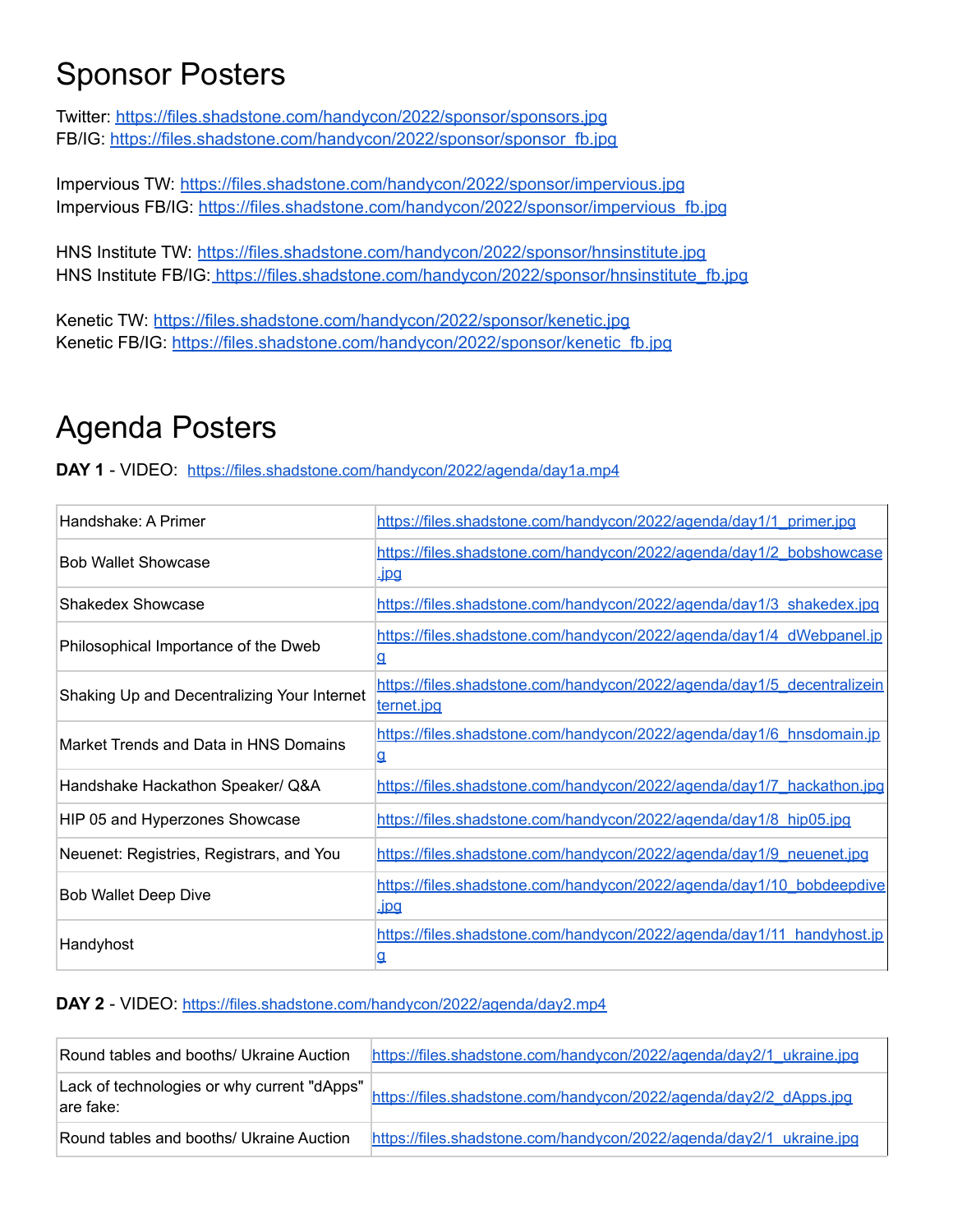| Sinpapeles Showcase                                 | https://files.shadstone.com/handycon/2022/agenda/day2/3 sinpapeles.jpg              |
|-----------------------------------------------------|-------------------------------------------------------------------------------------|
| Web2 and and Web3 Trends                            | https://files.shadstone.com/handycon/2022/agenda/day2/4_web2web3.jpg                |
| hnschat Showcase                                    | https://files.shadstone.com/handycon/2022/agenda/day2/5 hnschat.jpg                 |
| Institutional Adoption of Handshake                 | https://files.shadstone.com/handycon/2022/agenda/day2/6 institutional.jpg           |
| setting up your own HSD node                        | https://files.shadstone.com/handycon/2022/agenda/day2/7 hsdnode.jpg                 |
| Q&A w/ the Handshake Founders                       | https://files.shadstone.com/handycon/2022/agenda/day2/8 founders.jpg                |
| Handshakes challenges to mass adoption              | https://files.shadstone.com/handycon/2022/agenda/day2/9_massadoption.<br><u>ipg</u> |
| <b>Impervious Showcase</b>                          | https://files.shadstone.com/handycon/2022/agenda/day2/10_impervious.jp              |
| How to Use XNHNS for Secure Sites and<br>SLD Sales. | https://files.shadstone.com/handycon/2022/agenda/day2/11 smartnames.j<br>pg         |
| Hackathon Speaker/ Q&A                              | https://files.shadstone.com/handycon/2022/agenda/day2/12 hackathon.jp<br>₫          |
| Smart Names, Use cases, and Future<br>markets       | https://files.shadstone.com/handycon/2022/agenda/day2/13_xnhns.jpg                  |

#### **DAY 3** - VIDEO: <https://files.shadstone.com/handycon/2022/agenda/day3.mp4>

| Flamingo Handshake Auction                                                                        | https://files.shadstone.com/handycon/2022/agenda/day3/1 auction.jpg       |
|---------------------------------------------------------------------------------------------------|---------------------------------------------------------------------------|
| Trustless Clients in the Browser                                                                  | https://files.shadstone.com/handycon/2022/agenda/day3/2_trustless.jpg     |
| Overview of Akash - Why Web3 &<br><b>Decentralization Matters</b>                                 | https://files.shadstone.com/handycon/2022/agenda/day3/3 akash.jpg         |
| Hardware and the Dweb                                                                             | https://files.shadstone.com/handycon/2022/agenda/day3/4 hardware.jpg      |
| HNSSearch and the future of decentralized<br>search                                               | https://files.shadstone.com/handycon/2022/agenda/day3/5 hnssearch.jpg     |
| Login with Handshake (Sign with name) +<br>Quick Niami Intro                                      | https://files.shadstone.com/handycon/2022/agenda/day3/6 niami.jpg         |
| Enabling a TLD to reach its full potential                                                        | https://files.shadstone.com/handycon/2022/agenda/day3/7_tld.jpg           |
| The Future & Fantasy of Handshake                                                                 | https://files.shadstone.com/handycon/2022/agenda/day3/8 hnsfuture.jpg     |
| Q&A w/ namecheap                                                                                  | https://files.shadstone.com/handycon/2022/agenda/day3/9 namecheap.jp<br>g |
| A Look at Decentralizing Front-ends using<br>Skynet, Homescreen, and HNS for More<br>Secure dApps | https://files.shadstone.com/handycon/2022/agenda/day3/10 skynet.jpg       |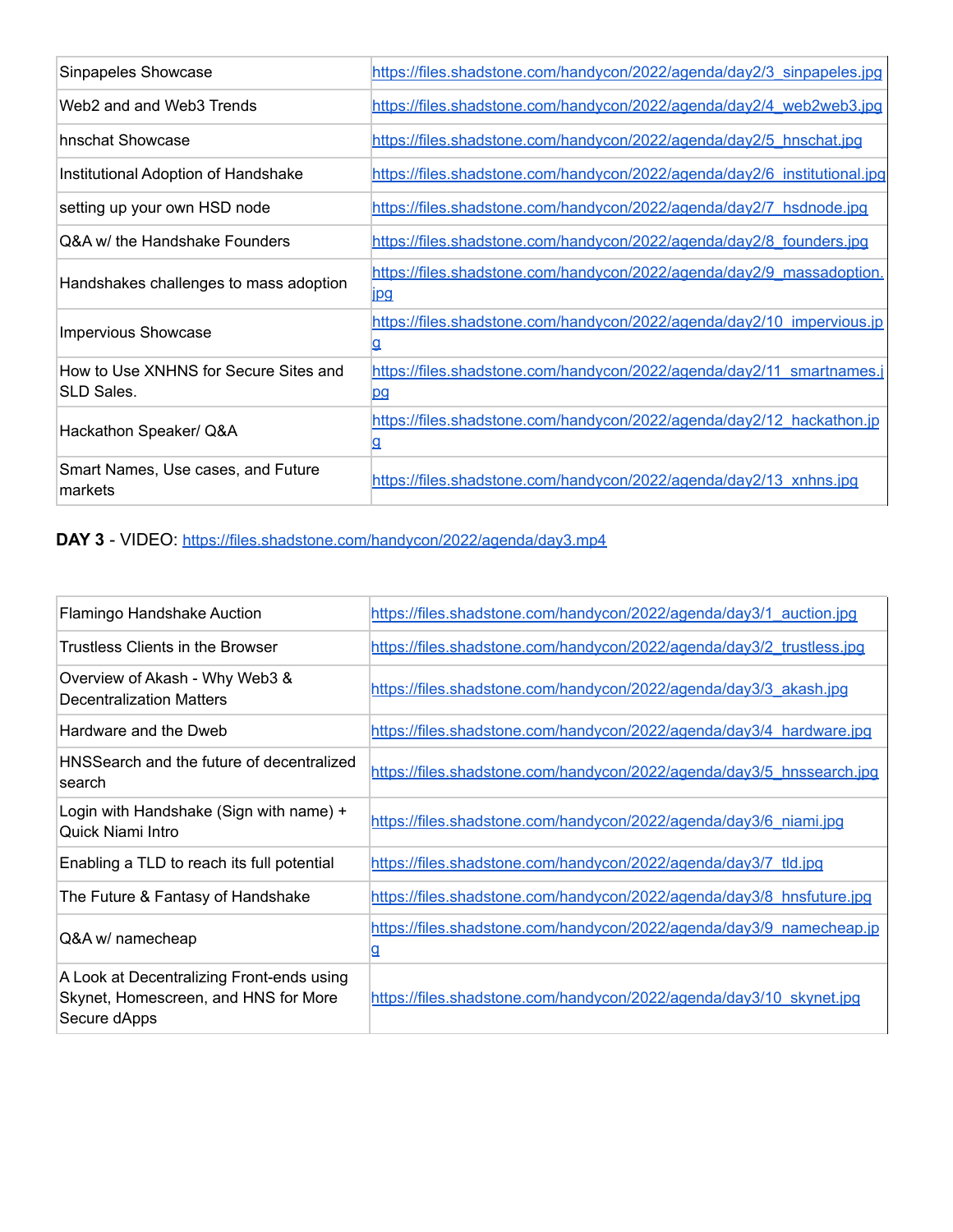# Speaker Posters

|                                       | FB / IG                                                                   | Twitter                                                                      |
|---------------------------------------|---------------------------------------------------------------------------|------------------------------------------------------------------------------|
| JJ                                    | https://files.shadstone.com/handycon/2022/<br>speakers/fbig/jj.jpg        | https://files.shadstone.com/handycon/2022/sp<br>eakers/twitter/jj.jpg        |
| <b>ANDREW LEE</b>                     | https://files.shadstone.com/handycon/2022/<br>speakers/fbig/alee.jpg      | https://files.shadstone.com/handycon/2022/sp<br>eakers/twitter/alee.jpg      |
| <b>STEVE WEBB</b>                     | https://files.shadstone.com/handycon/2022/<br>speakers/fbig/swebb.jpg     | https://files.shadstone.com/handycon/2022/sp<br>eakers/twitter/swebb.jpg     |
| <b>MIKE CARSON</b>                    | https://files.shadstone.com/handycon/2022/<br>speakers/fbig/mcarson.jpg   | https://files.shadstone.com/handycon/2022/sp<br>eakers/twitter/mcarson.jpg   |
| <b>MATTHEW ZIPKIN</b>                 | https://files.shadstone.com/handycon/2022/<br>speakers/fbig/mzipkin.jpg   | https://files.shadstone.com/handycon/2022/sp<br>eakers/twitter/mzipkin.jpg   |
| <b>CHJANGO</b><br><b>UNCHAINED</b>    | https://files.shadstone.com/handycon/2022/<br>speakers/fbig/chjango.jpg   | https://files.shadstone.com/handycon/2022/sp<br>eakers/twitter/chjango.jpg   |
| <b>RITHVIK VIBHU</b>                  | https://files.shadstone.com/handycon/2022/<br>speakers/fbig/rvibhu.jpg    | https://files.shadstone.com/handycon/2022/sp<br>eakers/twitter/rvibhu.jpg    |
| <b>STEVEN MCKIE</b>                   | https://files.shadstone.com/handycon/2022/<br>speakers/fbig/smckie.jpg    | https://files.shadstone.com/handycon/2022/sp<br>eakers/twitter/smckie.jpg    |
| <b>JOSEPH</b><br><b>PECULIAR</b>      | https://files.shadstone.com/handycon/2022/<br>speakers/fbig/jpeculiar.jpg | https://files.shadstone.com/handycon/2022/sp<br>eakers/twitter/jpeculiar.jpg |
| <b>NIK RYKOV</b>                      | https://files.shadstone.com/handycon/2022/<br>speakers/fbig/nrykov.jpg    | https://files.shadstone.com/handycon/2022/sp<br>eakers/twitter/nrykov.jpg    |
| <b>NOLE</b><br>OPPERMANN              | https://files.shadstone.com/handycon/2022/<br>speakers/fbig/nopperman.jpg | https://files.shadstone.com/handycon/2022/sp<br>eakers/twitter/nopperman.jpg |
| <b>PAUL WEBB</b>                      | https://files.shadstone.com/handycon/2022/<br>speakers/fbig/pwebb.jpg     | https://files.shadstone.com/handycon/2022/sp<br>eakers/twitter/pwebb.jpg     |
| <b>THOMAS</b><br>COSTANZO             | https://files.shadstone.com/handycon/2022/<br>speakers/fbig/tcostanzo.jpg | https://files.shadstone.com/handycon/2022/sp<br>eakers/twitter/tcostanzo.jpg |
| <b>ALEX SMITH</b>                     | https://files.shadstone.com/handycon/2022/<br>speakers/fbig/asmith.jpg    | https://files.shadstone.com/handycon/2022/sp<br>eakers/twitter/asmith.jpg    |
| <b>FERNANDO FALCI</b>                 | https://files.shadstone.com/handycon/2022/<br>speakers/fbig/ffalci.jpg    | https://files.shadstone.com/handycon/2022/sp<br>eakers/twitter/ffalci.jpg    |
| <b>OSCAR SEIVANE</b><br><b>GARCIA</b> | https://files.shadstone.com/handycon/2022/<br>speakers/fbig/ogarcia.jpg   | https://files.shadstone.com/handycon/2022/sp<br>eakers/twitter/ogarcia.jpg   |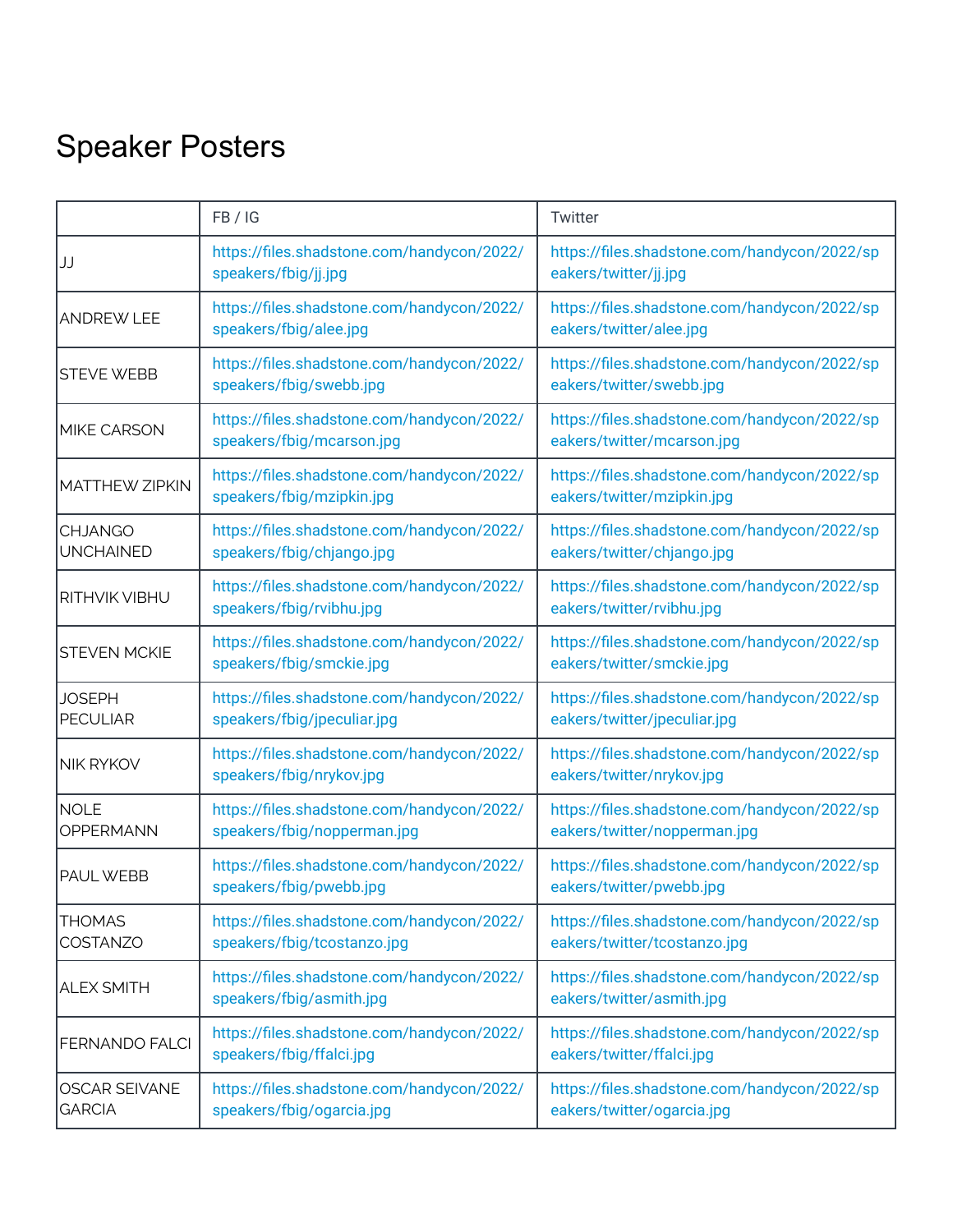| <b>TOM BARRETT</b>               | https://files.shadstone.com/handycon/2022/<br>speakers/fbig/tbarrett.jpg   | https://files.shadstone.com/handycon/2022/sp<br>eakers/twitter/tbarrett.jpg   |
|----------------------------------|----------------------------------------------------------------------------|-------------------------------------------------------------------------------|
| <b>LUKE BURNS</b>                | https://files.shadstone.com/handycon/2022/<br>speakers/fbig/lburns.jpg     | https://files.shadstone.com/handycon/2022/sp<br>eakers/twitter/lburns.jpg     |
| <b>SAJAN NAIR</b>                | https://files.shadstone.com/handycon/2022/<br>speakers/fbig/snair.jpg      | https://files.shadstone.com/handycon/2022/sp<br>eakers/twitter/snair.jpg      |
| KIBA GATEAUX                     | https://files.shadstone.com/handycon/2022/<br>speakers/fbig/kgateaux.jpg   | https://files.shadstone.com/handycon/2022/sp<br>eakers/twitter/kgateaux.jpg   |
| <b>GREG OSURI</b>                | https://files.shadstone.com/handycon/2022/<br>speakers/fbig/gosuri.jpg     | https://files.shadstone.com/handycon/2022/sp<br>eakers/twitter/gosuri.jpg     |
| IALANI KUYE                      | https://files.shadstone.com/handycon/2022/<br>speakers/fbig/akuye.jpg      | https://files.shadstone.com/handycon/2022/sp<br>eakers/twitter/akuye.jpg      |
| <b>CHRIS GORMLEY</b>             | https://files.shadstone.com/handycon/2022/<br>speakers/fbig/cgormley.jpg   | https://files.shadstone.com/handycon/2022/sp<br>eakers/twitter/cgormley.jpg   |
| <b>ANDREAS RENZ</b>              | https://files.shadstone.com/handycon/2022/<br>speakers/fbig/arenz.jpg      | https://files.shadstone.com/handycon/2022/sp<br>eakers/twitter/arenz.jpg      |
| <b>OXSTEFAN</b>                  | https://files.shadstone.com/handycon/2022/<br>speakers/fbig/oxstefan.jpg   | https://files.shadstone.com/handycon/2022/sp<br>eakers/twitter/oxstefan.jpg   |
| <b>JOHN BIGGS</b>                | https://files.shadstone.com/handycon/2022/<br>speakers/fbig/jbiggs.jpg     | https://files.shadstone.com/handycon/2022/sp<br>eakers/twitter/jbiggs.jpg     |
| <b>ROBERT RAICHICI</b>           | https://files.shadstone.com/handycon/2022/<br>speakers/fbig/rraichici.jpg  | https://files.shadstone.com/handycon/2022/sp<br>eakers/twitter/rraichici.jpg  |
| <b>JOTHAN FRAKES</b>             | https://files.shadstone.com/handycon/2022/<br>speakers/fbig/jfrakes.jpg    | https://files.shadstone.com/handycon/2022/sp<br>eakers/twitter/jfrakes.jpg    |
| MICHAEL CYGER                    | https://files.shadstone.com/handycon/2022/<br>speakers/fbig/mcyger.jpg     | https://files.shadstone.com/handycon/2022/sp<br>eakers/twitter/mcyger.jpg     |
| <b>CHAD EDAD</b>                 | https://files.shadstone.com/handycon/2022/<br>speakers/fbig/chad.jpg       | https://files.shadstone.com/handycon/2022/sp<br>eakers/twitter/chad.jpg       |
| <b>JEHAN CHU</b>                 | https://files.shadstone.com/handycon/2022/<br>speakers/fbig/jchu.jpg       | https://files.shadstone.com/handycon/2022/sp<br>eakers/twitter/jchu.jpg       |
| <b>DANIEL HELM</b>               | https://files.shadstone.com/handycon/2022/<br>speakers/fbig/dhelm.jpg      | https://files.shadstone.com/handycon/2022/sp<br>eakers/twitter/dhelm.jpg      |
| <b>PRASHANT</b><br><b>MAURYA</b> | https://files.shadstone.com/handycon/2022/<br>speakers/fbig/pmaurya.jpg    | https://files.shadstone.com/handycon/2022/sp<br>eakers/twitter/pmaurya.jpg    |
| <b>ANDREW</b><br><b>ROSENER</b>  | https://files.shadstone.com/handycon/2022/<br>speakers/fbig/arosener.jpg   | https://files.shadstone.com/handycon/2022/sp<br>eakers/twitter/arosener.jpg   |
| MICHAEL<br><b>MICHELINI</b>      | https://files.shadstone.com/handycon/2022/<br>speakers/fbig/mmichelini.jpg | https://files.shadstone.com/handycon/2022/sp<br>eakers/twitter/mmichelini.jpg |
| FISTFULL OFASS                   | https://files.shadstone.com/handycon/2022/<br>speakers/fbig/fistfull.jpg   | https://files.shadstone.com/handycon/2022/sp<br>eakers/twitter/fistfull.jpg   |